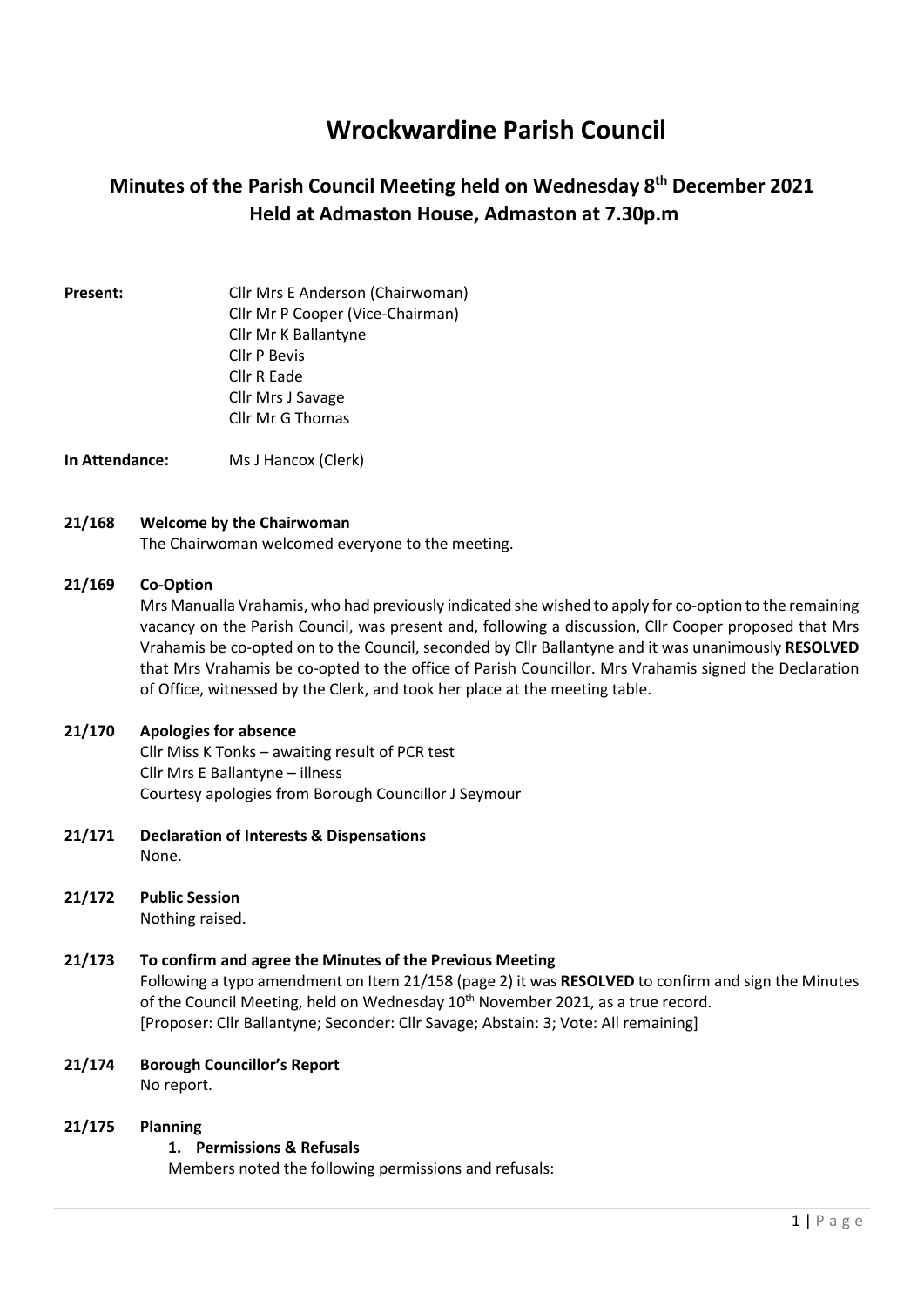| TWC/2021/0858 | Land Adjacent 3<br>Davenport Drive,<br>Admaston | Erection of 1no. dwelling                                                                | <b>Full Refused</b> |
|---------------|-------------------------------------------------|------------------------------------------------------------------------------------------|---------------------|
| TWC/2021/1008 | Maxwell Amenity Ltd,<br>Units 1-7, Allscott     | Change of use of unit 3 from<br>storage & sales area & installation<br>of new shop front | <b>Full Granted</b> |

### 2. New Applications

Member's RESOLVED to make the following comments:

| TWC/2021/1103 | Site of 24 Station Rd, | Reserved matters application         | No comment |
|---------------|------------------------|--------------------------------------|------------|
|               | Admaston               | pursuant to outline planning         |            |
|               |                        | application TWC/2019/0702            |            |
|               |                        | (erection of 1no. dwelling with      |            |
|               |                        | access) including details of access, |            |
|               |                        | appearance, landscaping, layout &    |            |
|               |                        | scale & amended location plan        |            |
| TWC/2021/1126 | Admaston House,        | Removal of lower 1.8 metres of 1no.  | No comment |
|               | Wellington Rd,         | branch                               |            |
|               | Admaston               |                                      |            |

#### 3. Applications received after the agenda was circulated

Member's RESOLVED to make the following comments:

| TWC/2021/1147 | Brookside, Shawbirch | Installation of Guardian roof on      | No Comment |
|---------------|----------------------|---------------------------------------|------------|
|               | Rd, Admaston         | existing conservatory                 |            |
|               |                      |                                       |            |
| TWC/2021/1146 | Former British Sugar | Reserved matters application          | No comment |
|               | Site, Allscott       | pursuant to outline planning          |            |
|               |                      | permission TWC/2014/0113              |            |
|               |                      | (erection of mixed use development)   |            |
|               |                      | for the erection of a primary school  |            |
|               |                      | including details of appearance,      |            |
|               |                      | landscaping, layout & scale           |            |
| TWC/2021/1165 | St Peter's Church,   | Canopy lift by up to 2m over          | Support    |
|               | Wrockwardine         | highway & epicormic removal to        |            |
|               |                      | 1no. lime tree, cut back canopy by    |            |
|               |                      | up to 2 m to 2no. Oak trees, prune    |            |
|               |                      | back to boundary wall & lift by up to |            |
|               |                      | 1m to 1no. Elder tree & prune back    |            |
|               |                      | overhanging shrubs to boundary wall   |            |

#### 21/176 Finance

#### a) Accounts for payment in December

It was RESOLVED to approve the payments.

[Proposer: Cllr Cooper; Seconder: Cllr Bevis; Abstain: 1; Vote: All remaining]

#### b) Bank Reconciliation for November

It was RESOLVED to accept the reconciliation.

(Proposer: Cllr Savage; Seconder: Cllr Eade; Abstain: 1; Vote: All remaining]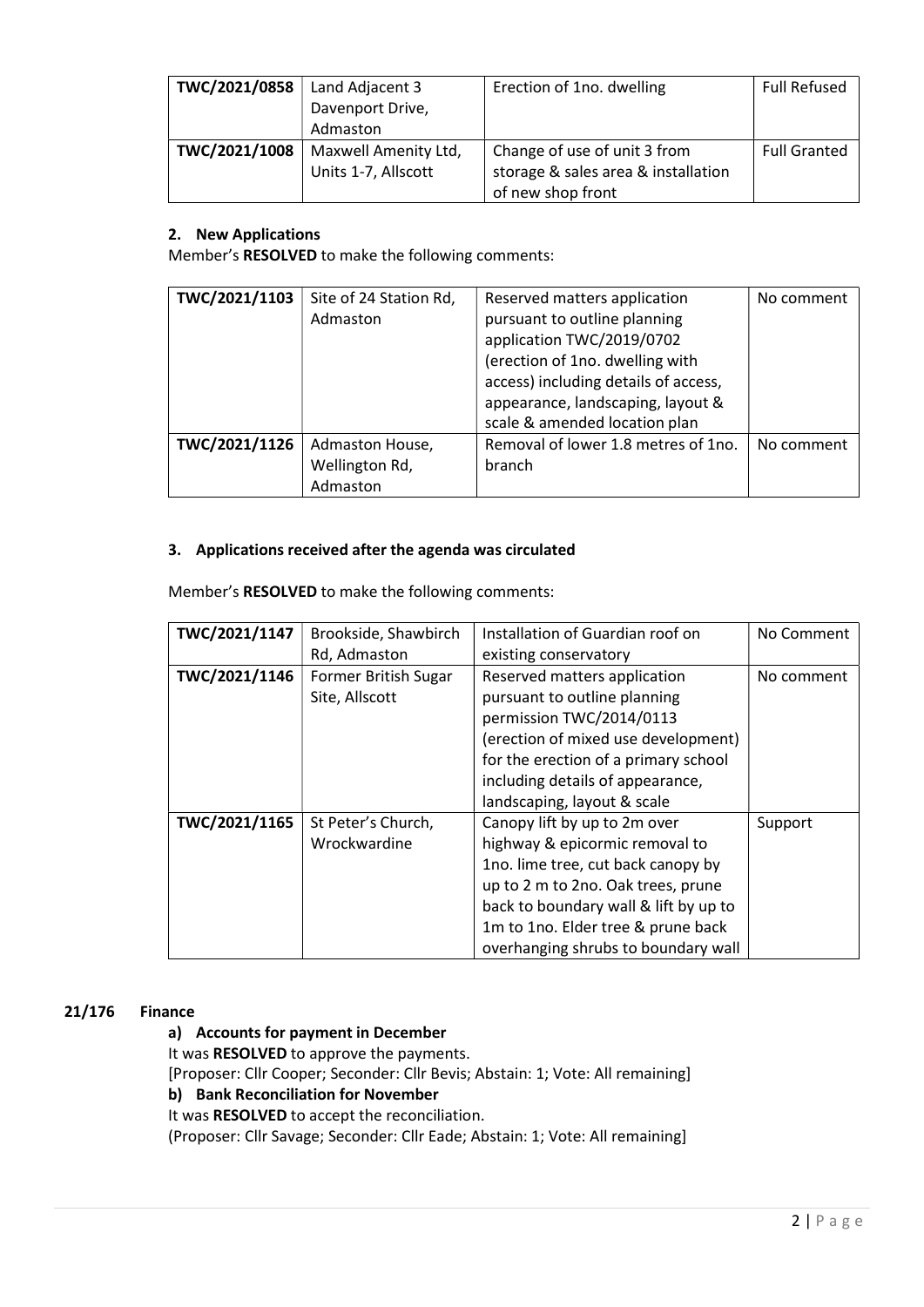## 21/177 Council Committees

## 1. Finance & General Purposes Committee

- a. Members acknowledged receipt of the draft minutes of the meeting held on  $3^{rd}$  December 2021 and there were no comments.
- b. Members accepted the recommendation of the Committee and RESOLVED to set a budget of £84, 695 for the next financial year 2022/23. [Proposer: Cllr Cooper; Seconder: Cllr Anderson; Abstain: 1; Vote: All remaining] Members then accepted the second recommendation of the Committee and RESOLVED to set the cost per household (Band D equivalent at £51.50, an increase of £1.15 on 2021/22 and to request a precept of £87,133.

[Proposer: Cllr Cooper; Seconder: Cllr Anderson; Abstain: 1; Vote: All remaining]

c. Cllr Cooper presented the quote for the repair and restoration of the bus shelters around the Parish. Following discussion, Members RESOLVED to fund the difference between the Ward Funding and the cost (between £2,477 - £3,477) from the Parish Improvements Fund. [Proposer: Cllr Thomas; Seconder: Cllr Savage; Abstain: 2; Vote: All remaining]

Members considered the offer from Telford & Wrekin Council to purchase an upgraded shelter for Admaston Spa at a cost of £2,500 and following a discussion RESOLVED not to accept the offer. [Proposer: Cllr Cooper; Seconder: Cllr Savage; Abstain: 2; Vote: All remaining]

### 2. Human Resources Committee

- a. Members acknowledged receipt of the draft minutes of the meeting held on 19th November 2021 and there were no comments.
- b. Members RESOLVED to approve the Terms of Reference. [Proposer: Cllr Anderson; Seconder: Cllr Savage; Abstain: 1; Vote: All remaining]
- c. Following discussion on the proposal circulated previously, Member's RESOLVED to subscribe to the Safepoint Lone Working App, to purchase two Alert Buttons for use by the Clerk and Cllr Mrs Ballantyne and to approve the Safepoint procedure. [Proposer: Cllr Eade; Seconder: Cllr Ballantyne; Abstain: 1; Vote: All remaining]
- d. Member's RESOLVED to approve the Appraisal Document. [Proposer: Cllr Anderson; Seconder: Cllr Thomas; Abstain: 1; Vote: All remaining] Members further RESOLVED to appoint the Chairman as the Appraiser. [Proposer: Cllr Thomas; Seconder: Cllr Savage; Abstain: 1; Vote: All remaining]
- e. Members RESOLVED to approve the process for posting the notices for the meetings up until the end of term of the current Council. [Proposer: Cllr Eade; Seconder: Cllr Savage; Abstain: 1; Vote: All remaining]

### 3. Parish Improvements Committee

- a. Members acknowledged receipt of the draft minutes of the meeting held on 3 November 2021 and there were no comments.
- b. Members RESOLVED to approve the proposal for three additional sites for the sockets to house the SID at Charlton; Burcot and Bratton (by Woodford Green) and asked the Clerk to submit these to Telford & Wrekin Council.

[Proposer: Cllr Anderson; Seconder: Cllr Savage; Abstain: 1; Vote: All remaining]

Members also discussed the gateway features and that whilst the design and locations had been approved, the Council had still to obtain the information regarding the licence to install on the highway from Telford & Wrekin Council and the Clerk was asked to also follow this up. It was also determined that the original group who decided on the design of the gateways should meet again at the beginning of February to determine the signage to go on them and bring the recommendation back to Full Council in February.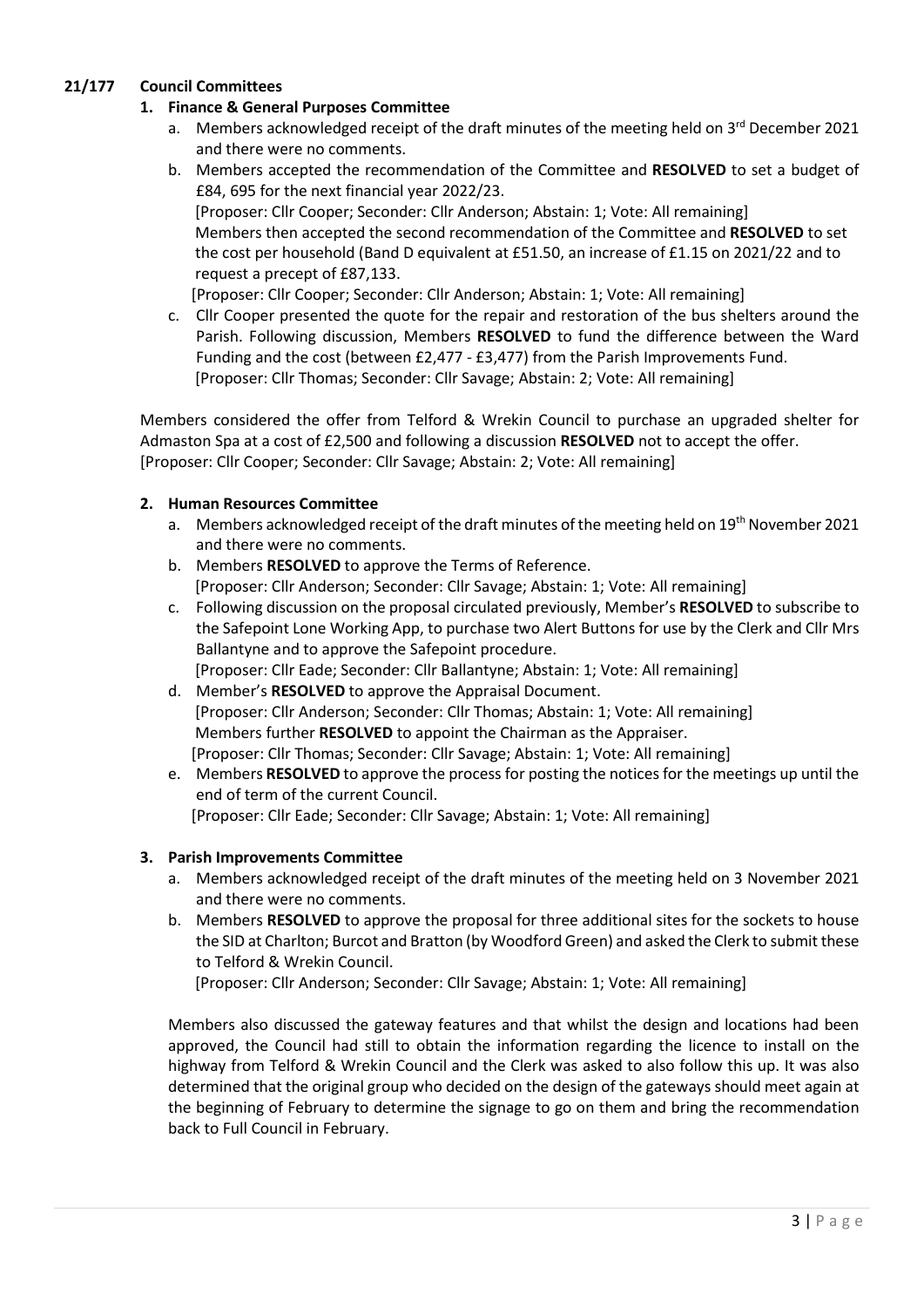### 21/178 Plant a Tree for The Queen's Platinum Jubilee

Following the offer from Telford & Wrekin to plant a tree in honour to the Queens Platinum Jubilee in every town and parish in the Borough. Members RESOLVED to request a Mountain Ash to be planted in Long Yard Meadow.

[Proposer: Cllr Cooper; Seconder: Cllr Eade; Abstain: 1; Vote: All remaining]

#### 21/179 Allscott Meads Stakeholder Group

Members acknowledged receipt of the details of the meeting held on 25 November 2021 and there were no comments.

1. Community Initiatives – Cllr Cooper updated Members on the following work with SJ Roberts: Wrockwardine Playing Fields - Members discussed the proposal to improve and extend the car park. Concerns were raised that it could encourage more people to visit and, with no other facilities in the area, this could cause future problems. It was also acknowledged that no public consultation had taken place with local residents to get their views. It was acknowledged that this was seeking to solve the problem of the current parking and did not change the facility itself. Council agreed that Cllr Cooper should continue to work with SJ Roberts until a final proposal was ready, following that, consultation would take place with residents before checking whether planning permission would be required.

Long Yard Meadow  $- A$  suggestion to replace the existing gateway and entrance and set it back to create more off-road parking was discussed. Members agreed that Cllr Cooper should continue working with SJ Roberts, but that the current gateway and entrance line should remain.

Admaston Green – Cllr Cooper confirmed that 3,000 daffodil bulbs had been planted on the Green and that other bulbs, which had missed the deadline for planting, would be planted in the Spring.

The Chairwoman thanked Cllr Cooper for all his hard work on working with SJ Roberts and pulling the initiatives together.

2. Allotments – Member's discussed taking on the s106 land offered by SJ Roberts for the creation of allotments at the development. Members RESOLVED to accept the land and create allotments for the residents. To facilitate this, Members also agreed to set up a Working Group: Cllr Eade, Cllr Anderson, Cllr Cooper & Cllr Ballantyne and to include resident membership.

[Proposer: Cllr Ballantyne; Seconder: Cllr Bevis; Abstain: 1; Vote: All remaining]

#### 21/180 Bus User Group

The Chairwoman gave a verbal update on the matters raised at the meeting held on 23<sup>rd</sup> November 2021.

#### 21/181 Traffic Matters

- 1. SID Statistics Member's noted the data (Appendix 1)
- 2. B5063 Longdon-on-Tern Road Member's noted the update and the receipt of Cllr Tonk's report. The approval for an additional NAL socket was agreed at Item 21/177(3)(b).

#### 21/182 Grant Applications

None received

#### 21/183 Correspondence

- 1. T&W Council Local Validation List 2021 Noted with no comments
- 2. NHS Trust Temporary changes to cardiology noted with no comments
- 3. Electoral Review Noted with no comments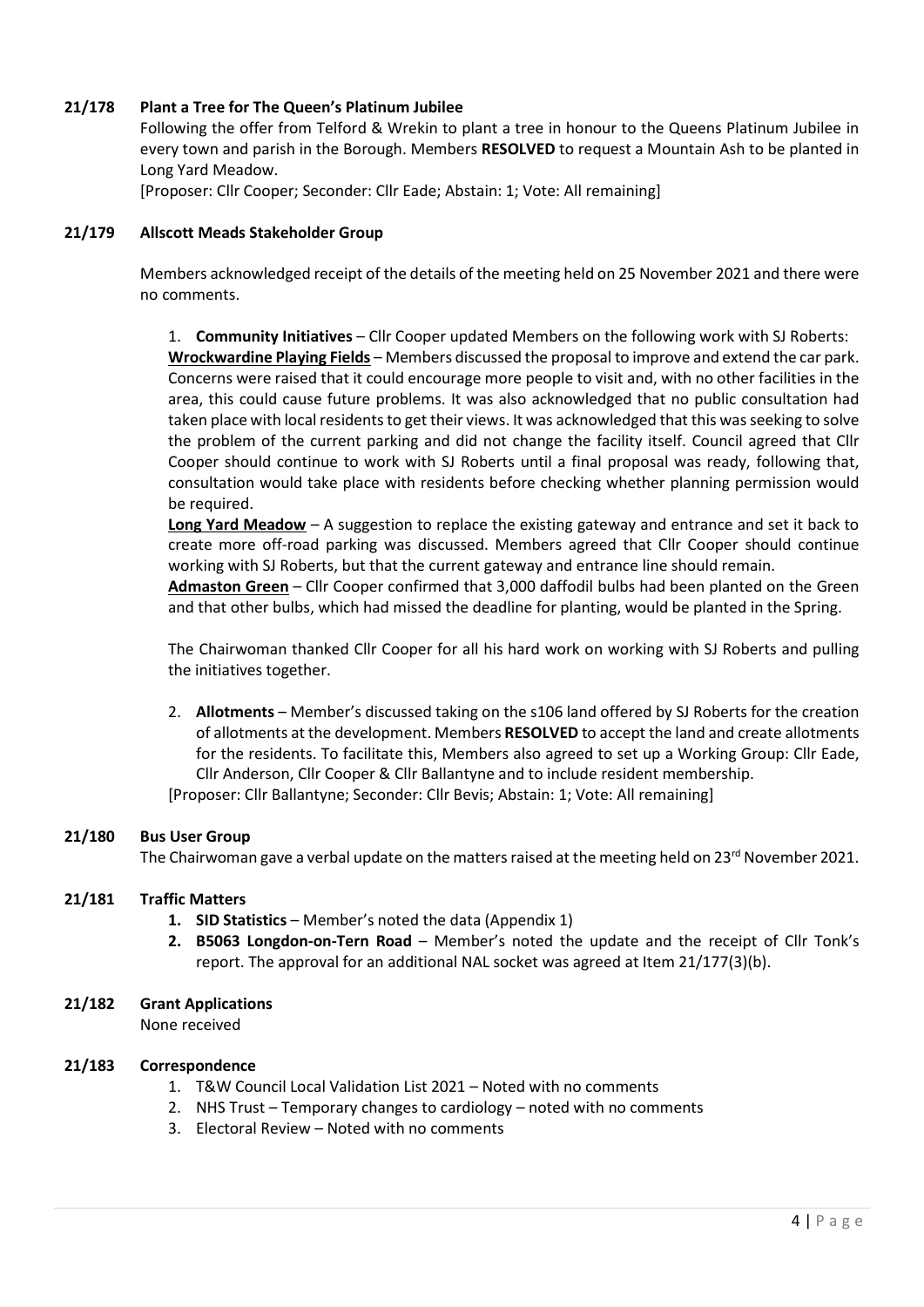## 21/184 Date of the next meeting

It was confirmed that the next meeting would be held on Wednesday 9<sup>th</sup> February 2022 at 7.30p.m at Admaston House, (Bratton Room)

The meeting closed at 9.32p.m

| Signed: | <b>E</b> Anderson | (Chairman) |
|---------|-------------------|------------|
|---------|-------------------|------------|

Date \_\_\_\_\_\_9<sup>th</sup> February 2022\_\_\_\_\_\_\_\_\_\_\_\_\_\_\_\_\_\_\_\_\_\_\_\_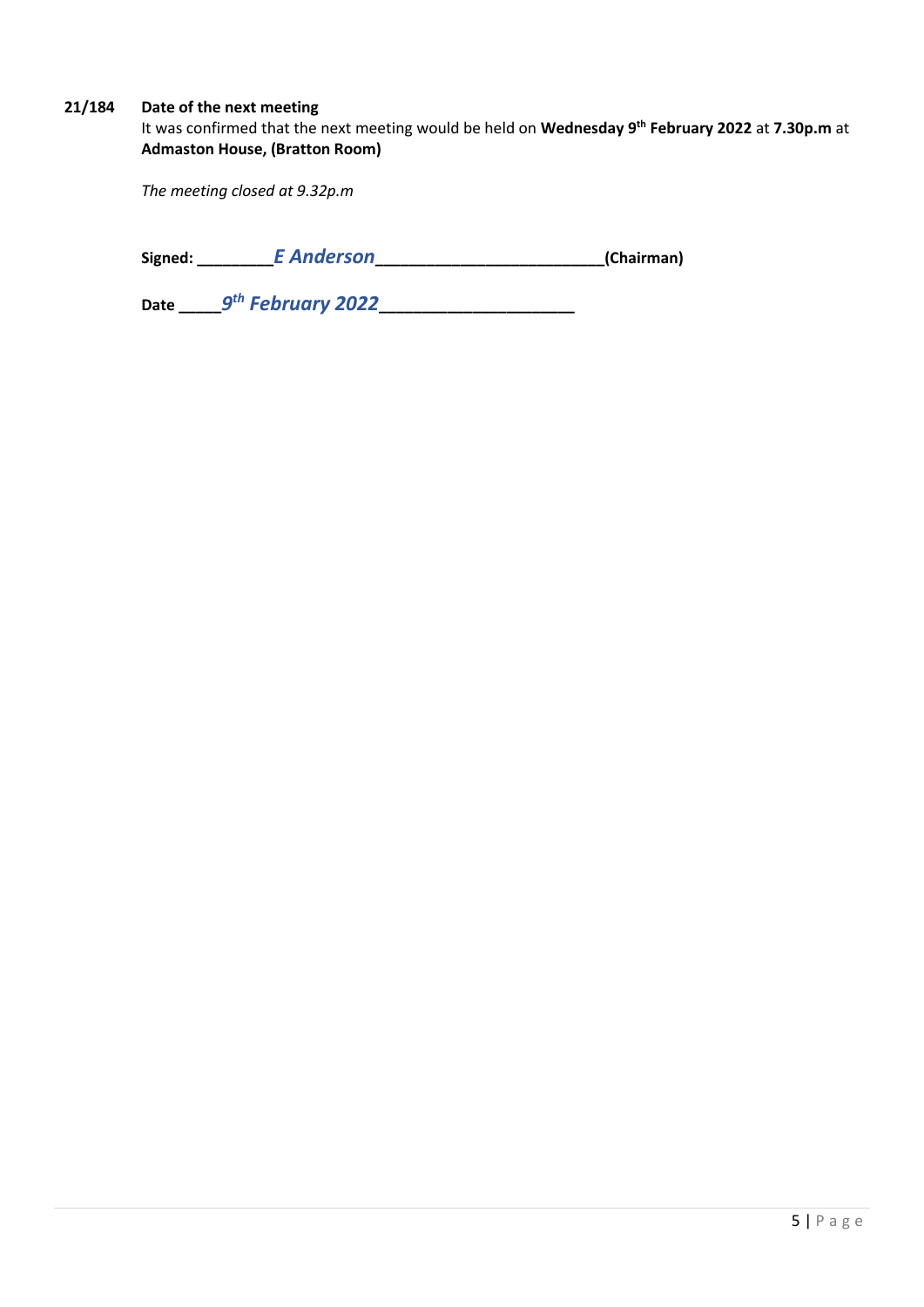## Wrockwardine Parish Council

## Item 21/176

## **Finance**

## a) Accounts for Payment December 2021

| Payee               | <b>Description</b>                | <b>Net</b> | <b>VAT</b> | Cost     |
|---------------------|-----------------------------------|------------|------------|----------|
| IdVerde             | <b>Grass Cutting Contract</b>     | 585.55     | 117.11     | 702.66   |
| E-On                | <b>Lighting Provision</b>         | 378.52     | 75.70      | 454.22   |
| <b>SALC</b>         | <b>Councillor Training</b>        | 220.00     | 00.00      | 220.00   |
| E-On                | <b>Lighting Maintenance</b>       | 69.64      | 13.93      | 83.57    |
| <b>Tesco Mobile</b> | Office Telephone                  | 7.50       | 00.00      | 7.50     |
| <b>SLCC</b>         | Membership                        | 215.00     | 00.00      | 215.00   |
| BC                  | SID Management                    | 200.00     | 00.00      | 200.00   |
| EB                  | <b>Councillor Expenses</b>        | 17.84      | 0.83       | 18.67    |
| Barclaycard         | <b>White Ribbon Accreditation</b> | 99.00      | 00.00      | 99.00    |
| Various             | <b>Staffing Costs</b>             | 2,218.72   | 0.70       | 2,219.42 |
|                     | <b>Total payments</b>             | 4,011.77   | 208.27     | 4,220.04 |

## b) Bank Reconciliation November 2021

| Unity Current A/C Balance 2/11/21         | 90,968.08 |
|-------------------------------------------|-----------|
| Payments made in November                 | 3,666.74  |
| Receipts November                         | 00.00     |
| <b>Balance 1/12/21</b>                    | 87.301.34 |
| <b>Current Account Bank Statement 113</b> | 87.301.34 |

Signed: \_\_\_\_\_\_J Hancox\_\_\_\_\_\_\_\_\_\_\_\_\_\_\_\_\_\_\_\_\_\_\_\_\_\_\_\_\_ Date: \_\_\_\_\_8

Clerk & Responsible Finance Officer

th December 2021\_\_\_\_\_\_\_\_\_